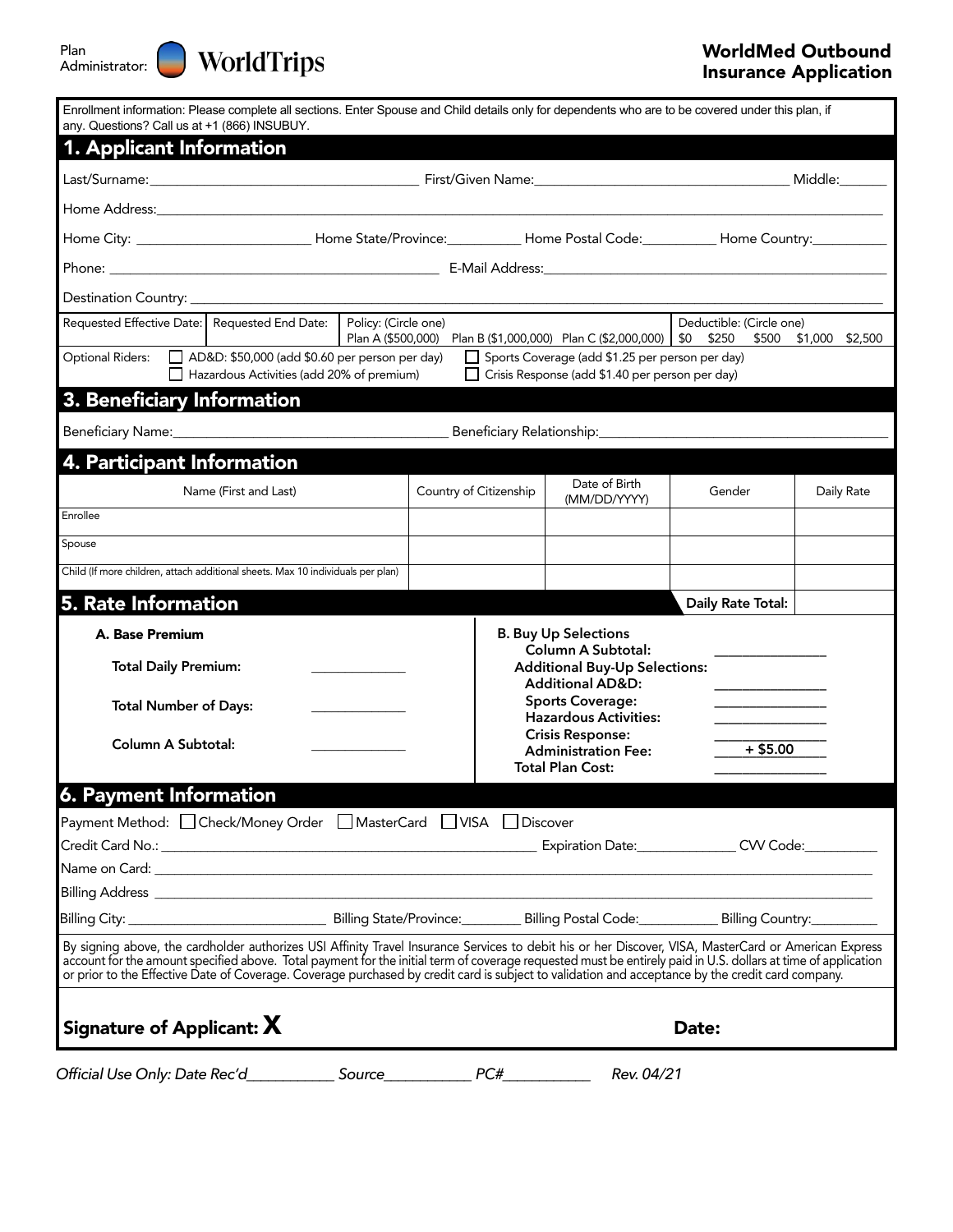I hereby apply for membership in the Atlas/International Citizen Group Insurance Trust, Hamilton, Bermuda and for the insurance provided to members by Lloyd's. I understand that the personal information I am submitting in this section will result in automated decisions. For further information on how we process your personal information please see our [Privacy Policy.](https://www.worldtrips.com/about-worldtrips/privacy-policy/) When we make an automated decision about you, you have the right to contest the decision, to express your point of view, and to require a human review of the decision. Please contact your producer for additional information. I understand that the insurance applied for is not a general health insurance policy, but is intended for use in the event of a sudden and unexpected event while traveling outside my Home Country. I understand that my insurance terminates upon my return to my Home Country unless I qualify for a Benefit Period or Home Country Coverage. I understand this insurance contains a Pre-existing Condition exclusion and other restrictions and exclusions. I understand that, prior to my current coverage expiration date, I can visit the WorldTrips Client Zone for transaction instructions regarding policy Extensions and/or Renewal eligibility. I understand that if my insurance is not Extended or Renewed prior to or on the current coverage expiration date I must purchase a new policy in order to have coverage. I understand that the information contained herein is a summary of the Master Policy and that I may obtain a complete copy of the Master Policy upon request to WorldTrips. It is the responsibility of Indian residents purchasing insurance cover to obtain permission from the Central Government and Reserve Bank of India. I understand that Lloyd's, as underwriter of the plan, is solely liable for the coverage and benefits provided under the insurance. I understand that Lloyd's operates as an approved, non-admitted insurer in all states of the United States except Illinois and Kentucky where they are admitted. As such, claims under this insurance may not be made against any state guaranty fund. I understand and agree that the insurance agent/broker, if any, assisting with this Application is a representative of the Applicant, and as a representative, authorize WorldTrips to provide any applicable claims Explanation of Benefits (EOB) to assist communication in the claims process. Licensed insurance brokers and independent agents are compensated through commissions calculated as a percentage of premium for the purchase, renewal, placement, or servicing of insurance coverage. If signed by a representative of the Applicant, the undersigned warrants his/her capacity to so act. If signed as guardian or proxy of the Applicant, the undersigned warrants his/her capacity to so act. By acceptance of coverage and/or submission of any claim for benefits, the Applicant ratifies the authority of the signer to so act and bind the Applicant. Rates include surplus lines taxes and fees where applicable. Arbitration Notice

Except for certain types of disputes described in the "Arbitration and Class Action Waiver" in your policy wording and also available here, and if you do not opt-out as set forth in that same section, you agree that disputes between you and WorldTrips and/or the Underwriters will be resolved by binding, individual arbitration, and you waive your right to bring or resolve any dispute as, or participate in, a class, consolidated, representative, collective, or private attorney general action or arbitration.

If requesting cancellation, I understand that I must notify my insurance agent/broker, in writing, prior to the effective date for a full refund and that express delivery charges are not refundable.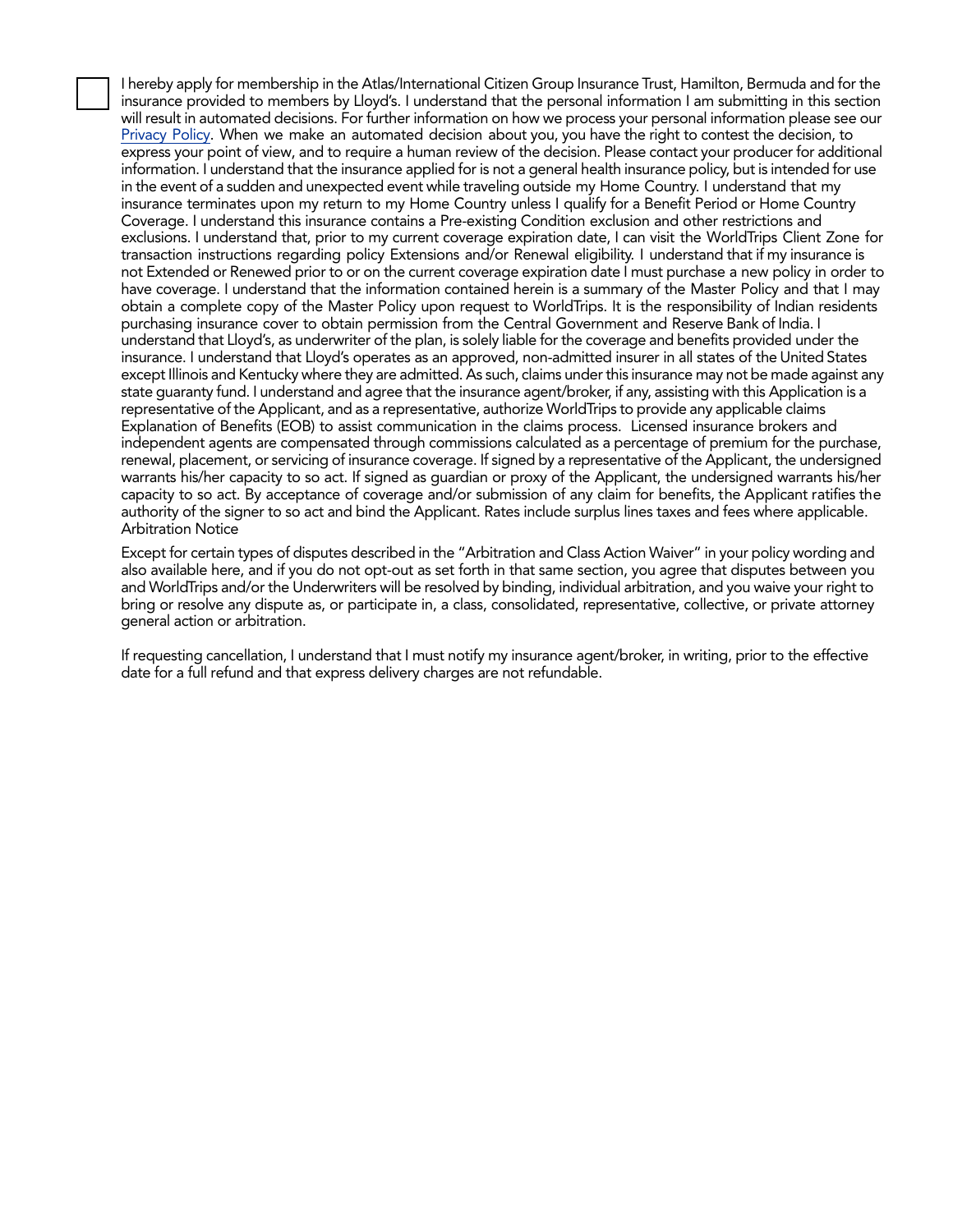|                    | <b>Plan A - \$500,000 Limit</b> |                   |                   |                    |                    |  |  |
|--------------------|---------------------------------|-------------------|-------------------|--------------------|--------------------|--|--|
|                    | \$0 Deductible                  | \$250 Deductible  | \$500 Deductible  | \$1,000 Deductible | \$2,500 Deductible |  |  |
| Age                | <b>Daily Rate</b>               | <b>Daily Rate</b> | <b>Daily Rate</b> | <b>Daily Rate</b>  | <b>Daily Rate</b>  |  |  |
| 14 days - 17 years | \$1.65                          | \$1.34            | \$1.19            | \$1.09             | \$0.98             |  |  |
| 18-29              | \$1.65                          | \$1.34            | \$1.19            | \$1.09             | \$0.98             |  |  |
| 30-39              | \$2.07                          | \$1.68            | \$1.49            | \$1.35             | \$1.22             |  |  |
| 40-49              | \$2.80                          | \$2.41            | \$2.01            | \$1.95             | \$1.76             |  |  |
| 50-59              | \$4.78                          | \$3.82            | \$3.41            | \$2.94             | \$2.65             |  |  |
| 60-64              | \$6.03                          | \$4.83            | \$4.36            | \$3.74             | \$3.37             |  |  |

# WorldMed Outbound Insurance Daily Rates

|                    | Plan B - \$1,000,000 Limit |                   |                   |                    |                    |  |
|--------------------|----------------------------|-------------------|-------------------|--------------------|--------------------|--|
|                    | \$0 Deductible             | \$250 Deductible  | \$500 Deductible  | \$1,000 Deductible | \$2,500 Deductible |  |
| Age                | <b>Daily Rate</b>          | <b>Daily Rate</b> | <b>Daily Rate</b> | <b>Daily Rate</b>  | <b>Daily Rate</b>  |  |
| 14 days - 17 years | \$1.73                     | \$1.41            | \$1.26            | \$1.14             | \$1.02             |  |
| 18-29              | \$1.73                     | \$1.41            | \$1.26            | \$1.14             | \$1.02             |  |
| 30-39              | \$2.20                     | \$1.75            | \$1.59            | \$1.42             | \$1.27             |  |
| 40-49              | \$2.85                     | \$2.45            | \$2.06            | \$1.98             | \$1.79             |  |
| 50-59              | \$4.90                     | \$3.88            | \$3.50            | \$3.00             | \$2.69             |  |
| 60-64              | \$6.10                     | \$4.88            | \$4.41            | \$3.78             | \$3.41             |  |

|                    | Plan C - \$2,000,000 Limit |                   |                   |                    |                    |  |
|--------------------|----------------------------|-------------------|-------------------|--------------------|--------------------|--|
|                    | \$0 Deductible             | \$250 Deductible  | \$500 Deductible  | \$1,000 Deductible | \$2,500 Deductible |  |
| Age                | <b>Daily Rate</b>          | <b>Daily Rate</b> | <b>Daily Rate</b> | <b>Daily Rate</b>  | <b>Daily Rate</b>  |  |
| 14 days - 17 years | \$1.82                     | \$1.48            | \$1.32            | \$1.19             | \$1.07             |  |
| 18-29              | \$1.82                     | \$1.48            | \$1.32            | \$1.19             | \$1.07             |  |
| 30-39              | \$2.31                     | \$1.84            | \$1.67            | \$1.49             | \$1.34             |  |
| 40-49              | \$2.99                     | \$2.58            | \$2.15            | \$2.09             | \$1.88             |  |
| 50-59              | \$5.14                     | \$4.08            | \$3.67            | \$3.15             | \$2.83             |  |
| 60-64              | \$6.40                     | \$5.12            | \$4.63            | \$3.98             | \$3.58             |  |

The Outbound plan is for those whose travel does NOT include the United States. If your travel includes the United States, refer to the Inbound application instead.